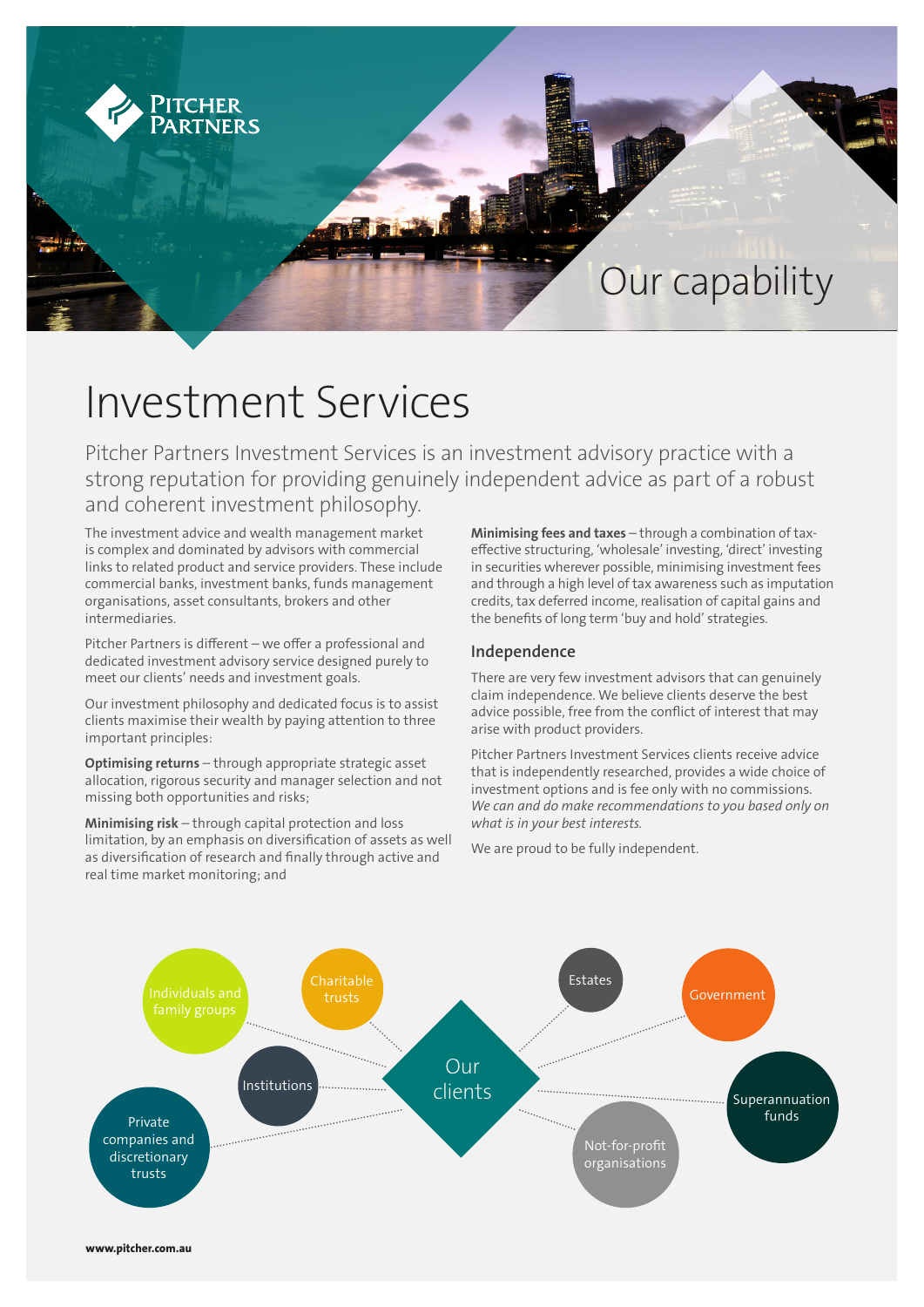## **Portfolio Management Service**

Our Portfolio Management Service is a fully integrated advice, monitoring and administration service for an investment portfolio that flexibly takes into account each client's individual needs and objectives while remaining rigorous in the approach to research and investments We provide this service for a range of entities including individuals and family groups, private companies and discretionary trusts, superannuation funds, government, estates, charitable trusts, not for profit organisations and other institutions (including universities and membership organisations).

Each portfolio will have different needs and objectives and our advice is tailored to take into account individual client needs and objectives for income, capital growth, ethical considerations, risk tolerance, liquidity and taxation (including effective use of franking credits).

As a part of the broader Pitcher Partners firm, our advice will also take into account our knowledge of the complete client financial situation and clients can benefit from the simplicity of having their overall affairs managed by a collaborative team of specialist professionals.

Given our strong relationships with a range of brokers, banks and other financial institutions, we are able to offer a broad range of investment opportunities that have been independently researched and monitored by our in-house team.

The Portfolio Management Service includes the day-today administration and recording of investments, thereby reducing the burden of ongoing paperwork. Importantly, there are no additional platform administration fees.

Each portfolio is managed with a fee-free bank account providing a competitive interest rate and additional cash holdings are pro-actively managed through at call accounts and term deposits offered by a panel of over 10 banks.

Quarterly portfolio reports include performance (benchmarked to market returns), asset allocation, income, expenses, purchases and sales reports. Clients can also view the performance of each portfolio daily via our online access. We are focussed on achieving results better than market benchmarks over time.

Your advisor will meet with you on a regular basis and will be on hand to answer any questions or concerns as well as to provide pro-active advice between regular meetings.

Investment fees frequently include layers of administration, fund manager and advisor fees and transparency is often lacking. With the Portfolio Management Service, one fee is charged quarterly in arrears based on the value and complexity of the portfolio (excluding cash).

Our service is non-discretionary, so the client will always approve every investment recommendation. Our service is also fully and readily revocable.

Our aim is to provide easy to understand and comprehensive investment advice, so that clients always feel confident and comfortable with all aspects of their portfolio.

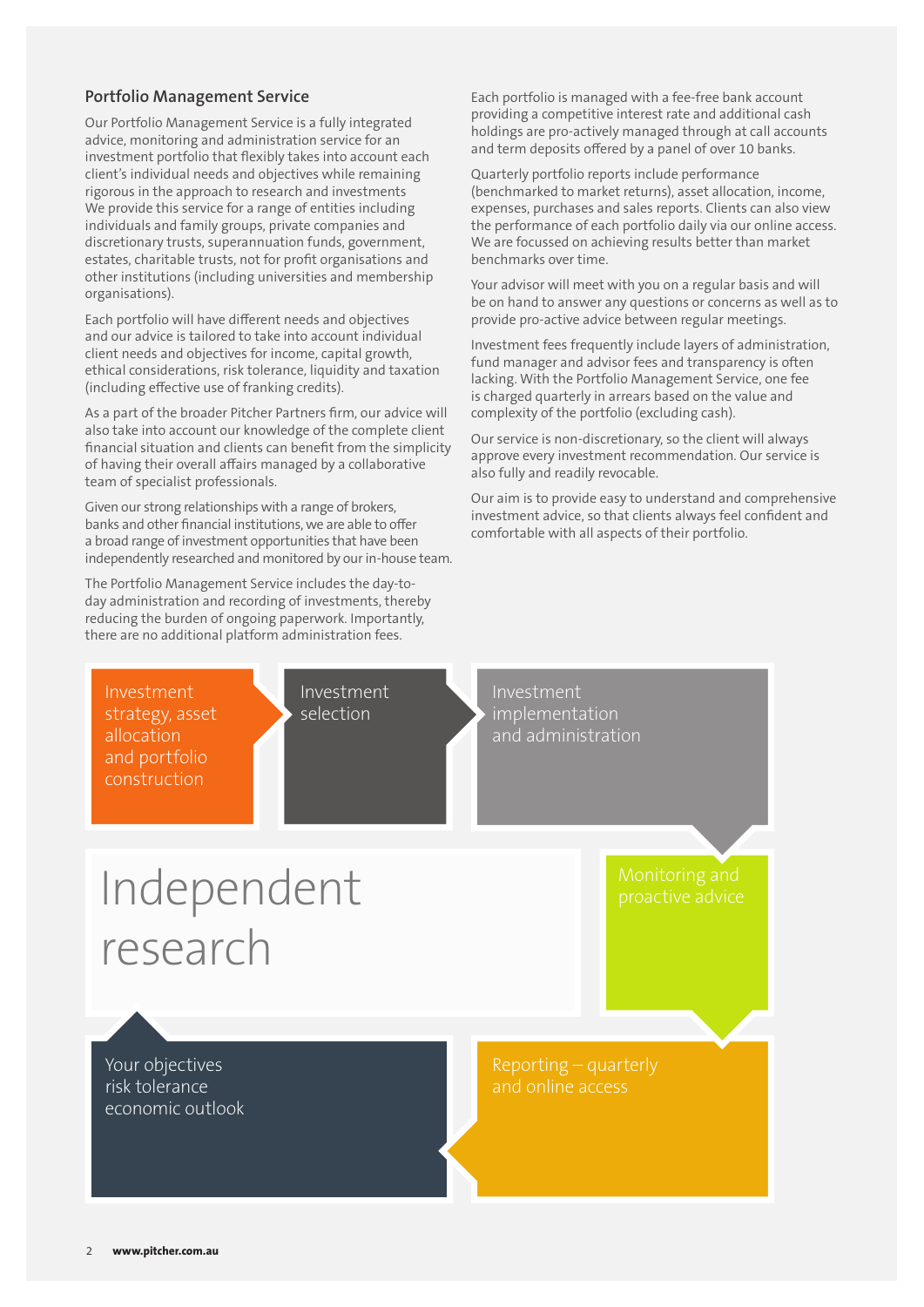## **Strategic Financial Planning Advice**

In conjunction with our Portfolio Management Service and the firm's specialist consultants, Pitcher Partners Investment Services is able to provide strategic financial planning advice. This may include advice on debt management and cash flow planning, superannuation and estate planning.

#### **Independent Research**

Our independent research team has a range of experience in both quantitative and qualitative research and adhere to a set of risk management guidelines.

The team regularly monitors a range of data to ensure the delivery of up-to-date pro-active investment advice.

Investments are considered for approval by an Investment Committee only after satisfying a rigorous quantitative and qualitative analysis that takes into account a variety of factors.

Investments are then monitored regularly for performance, changes to management, changes to outlook and other important factors.

## **Portfolio Construction**

Our documented Portfolio Construction Guidelines are designed so that portfolios are adequately diversified across asset classes, geographies and industry sectors as well as investment managers and styles.

The construction of client portfolios will also take into account credit quality, awareness of currency movements and interest rate changes. Risk adjusted returns are key.

#### **Access to Investments**

With active relationships with multiple fund managers, seven brokers, over ten banking institutions and a range of specialist firms, Pitcher Partners Investment Services is perfectly placed to provide clients with the best investment opportunities.

This includes access to Australian and international direct investments, managed funds, unlisted corporate bonds, attractive term deposits, initial public offers and placements.

We have negotiated discounted brokerage with our panel of brokers and clients can be assured our advice remains independent. Any commissions received are rebated directly back to the client in full.